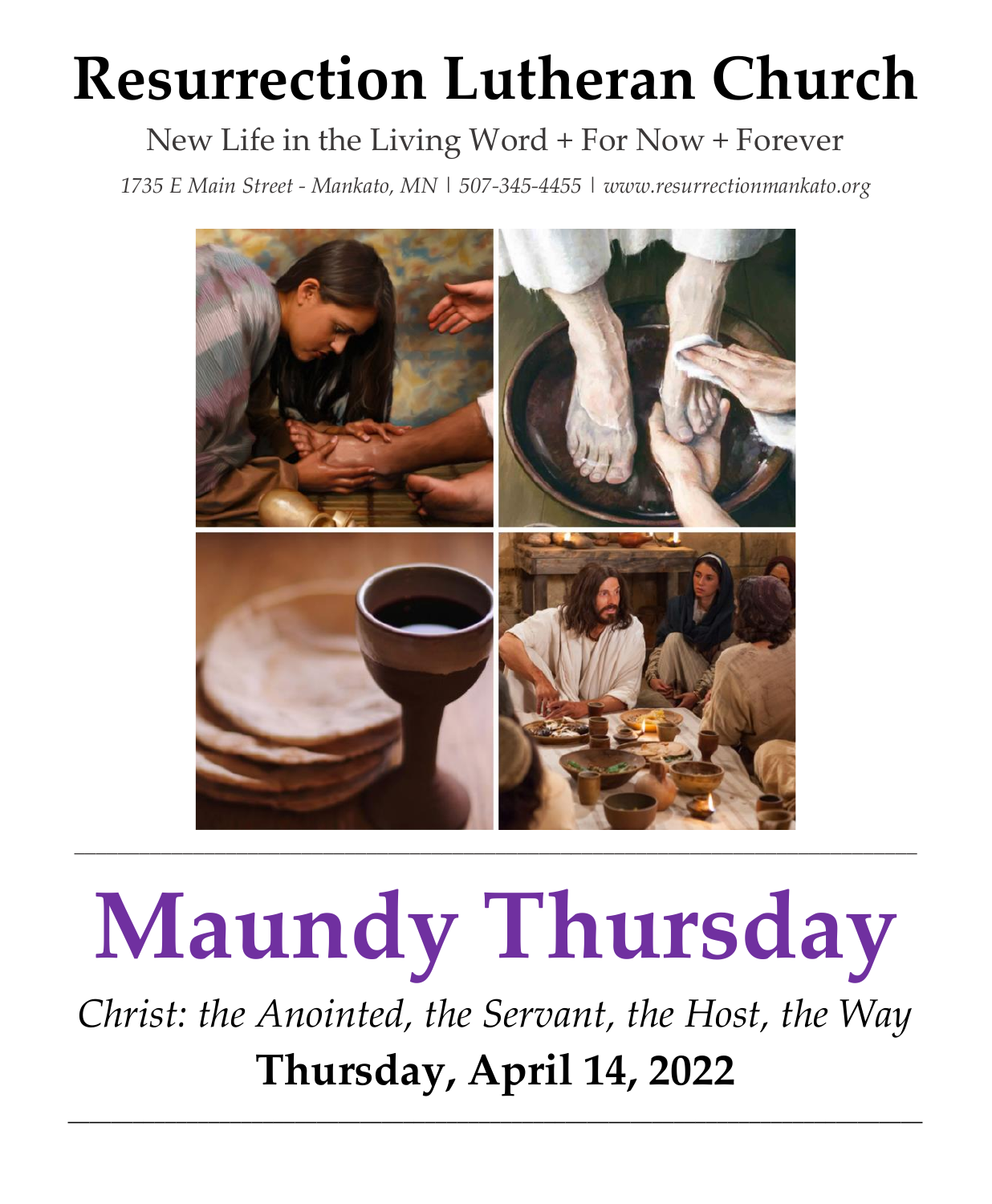*With nightfall the season of Lent comes to an end, and we gather to celebrate the three days of Jesus' death and resurrection. Maundy comes from the Latin word mandatum, which means "command." At the heart of our liturgy tonight is the admonition from Jesus to love one another. On the first Maundy Thursday, Christ also instituted Holy Communion. In this precious Sacrament, Christ hands over His true body and blood in, with, and under the bread and wine, through which he gives us the forgiveness of our sins and grants his Church the power to carry out His command to love one another.* 

# **PRELUDE**

# **CONFESSION AND FORGIVENESS**

P: Have mercy on us, O God, in your great goodness; according to the abundance of your compassion blot out our offences.

# **C: Lord, have mercy.**

P: Against you only have we sinned and done what is evil in your sight.

**C: Christ, have mercy.** 

P: Purge us from our sin. Wash us and we shall be clean.

# **C: Lord, have mercy.**

P: Like the Prodigal, we have wasted your love.

# **C: Like Nicodemus, we have crept about in darkness.**

P: Like James and John, we have slept through other's sorrow.

**C: Like Peter, we have denied and betrayed you.**

P: Our Lord Jesus Christ says: "If you love me, keep my commandments. Unless I wash you, you have no part in me." Let us confess our sins against God's gracious love, ask him to cleanse us.

*Silence is kept for reflection and self-examination*

P: Loving and forgiving God,

**C: We confess to you that time after time we have entered your presence in prayer, but with hearts that have been closed to your grace. We have lifted our hands in praise, but our feet have still walked in the ways of sin. We have rehearsed your commandments, but refused to see your face in the needs of our neighbors. Forgive our lack of faith. Grant us the healing that comes through your presence and the cleansing of your powerful Word, through Jesus Christ our Lord. Amen.**  P: The Almighty Father sent us his Son that he might take upon himself the sins of his people and destroy them.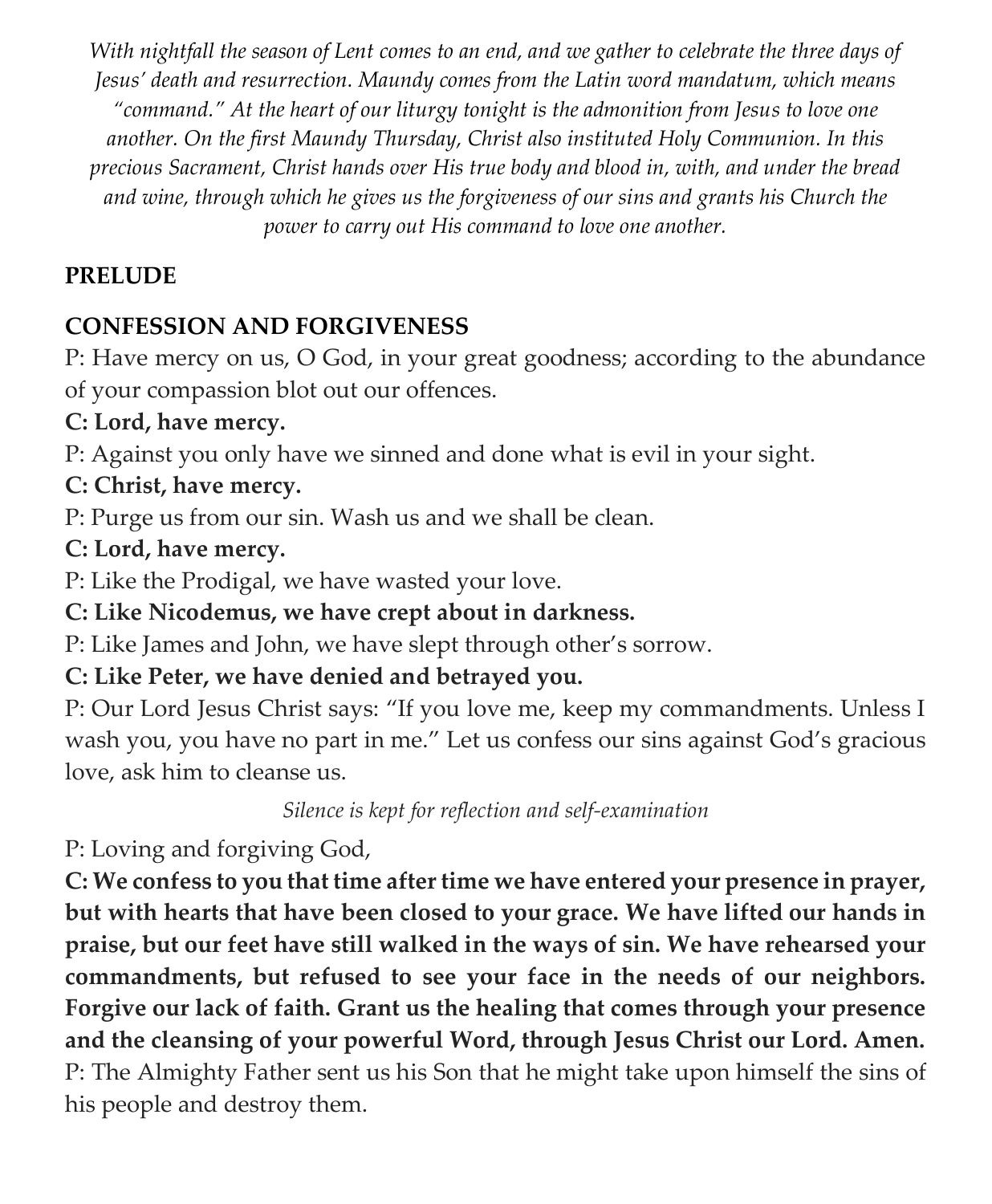# **C: As with the woman at the well, you give us drink in the heat of the day.**

P: As with the man born blind, you open our eyes.

### **C: As with Simon, you teach us mercy.**

P: As with the criminal hanging near you, you promise us paradise.

# **C: As with Peter, you restore us in your love.**

P: Hear the Words of the gospel: in the name of the Father and of the Son and of the Holy Spirit, your sins are forgiven. May this forgiveness bring you peace this night and forevermore.

#### **C: Amen.**

# **PRAYER OF THE NIGHT**

P: The grace of our Lord Jesus Christ, the love of God, and the communion of the Holy Spirit be with you all.

**C: And also with you.** 

P: Let us pray.

**C: Holy God, source of all love, on the night of his betrayal, Jesus gave us a new commandment, to love one another as he loves us. Write this commandment in our hearts, and give us the will to serve others as he was the servant of all, your Son, Jesus Christ, our Savior and Lord, who lives and reigns with you and the Holy Spirit, one God, now and forever. Amen.** 

# **CHRIST, THE ANOINTED | Matthew 26:6-16**

 $\,^6$ Now when Jesus was at Bethany in the house of Simon the leper,  $\,^7$ a woman came up to him with an alabaster flask of very expensive ointment, and she poured it on his head as he reclined at table. <sup>8</sup>And when the disciples saw it, they were indignant, saying, "Why this waste? <sup>9</sup>For this could have been sold for a large sum and given to the poor." <sup>10</sup>But Jesus, aware of this, said to them, "Why do you trouble the woman? For she has done a beautiful thing to me.11For you always have the poor with you, but you will not always have me. <sup>12</sup> In pouring this ointment on my body, she has done it to prepare me for burial.13Truly, I say to you, wherever this gospel is proclaimed in the whole world, what she has done will also be told in memory of her." <sup>14</sup>Then one of the twelve, whose name was Judas Iscariot, went to the chief priests <sup>15</sup>and said, "What will you give me if I deliver him over to you?" And they paid him thirty pieces of silver. <sup>16</sup>And from that moment he sought an opportunity to betray him.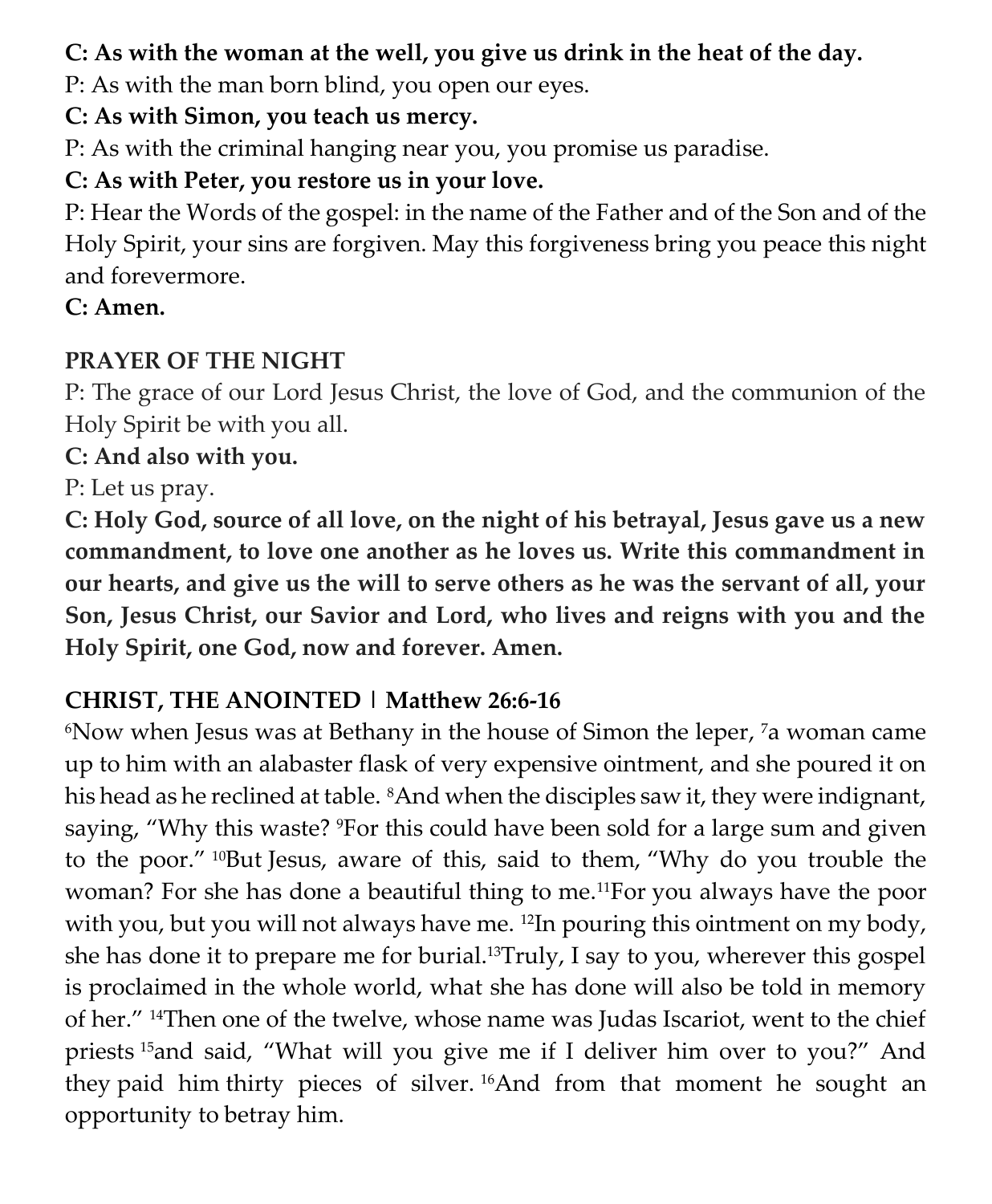#### **MEDITATION**

#### **HYMN: Jesus Paid It All**

#### **CHRIST THE SERVANT | John 13:1-5, 12-16; 33-35**

<sup>1</sup>Now before the Feast of the Passover, when Jesus knew that his hour had come to depart out of this world to the Father, having loved his own who were in the world, he loved them to the end. <sup>2</sup>During supper, when the devil had already put it into the heart of Judas Iscariot, Simon's son, to betray him, Jesus, knowing that the Father had given all things into his hands, and that he had come from God and was going back to God, <sup>4</sup>rose from supper. He laid aside his outer garments, and taking a towel, tied it around his waist. <sup>5</sup>Then he poured water into a basin and began to wash the disciples' feet and to wipe them with the towel that was wrapped around him. <sup>12</sup>When he had washed their feet and put on his outer garments and resumed his place, he said to them, "Do you understand what I have done to you? <sup>13</sup>You call me Teacher and Lord, and you are right, for so I am. <sup>14</sup> If I then, your Lord and Teacher, have washed your feet, you also ought to wash one another's feet. <sup>15</sup>For I have given you an example, that you also should do just as I have done to you. <sup>16</sup>Truly, truly, I say to you, a servant is not greater than his master, nor is a messenger greater than the one who sent him. <sup>33</sup> Little children, yet a little while I am with you. You will seek me, and just as I said to the Jews, so now I also say to you, 'Where I am going you cannot come.' <sup>34</sup>A new commandment I give to you, that you love one another: just as I have loved you, you also are to love one another. <sup>35</sup>By this all people will know that you are my disciples, if you have love for one another."

#### **MEDITATION**

#### **HYMN: They'll Know We Are Christians by Our Love**

#### **PRAYERS OF THE PEOPLE**

P: Remembering Christ's commandment to love one another, let us pray for the church and the world. Father, on this, the night he was betrayed, your Son Jesus Christ washed his disciples' feet. We commit ourselves to follow his example of love and service. Lord, hear us…

#### **C: and humble us.**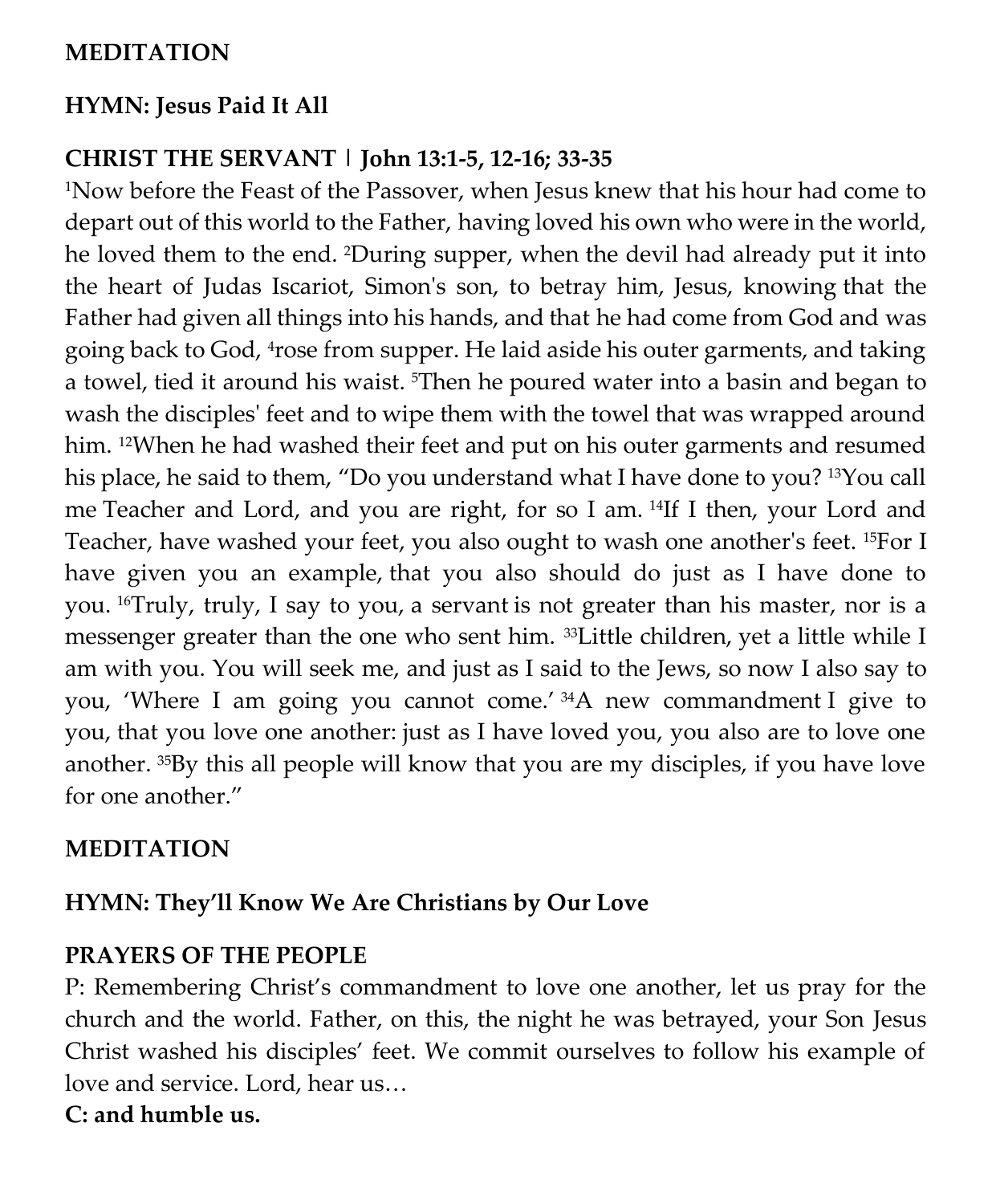P: On this night, he prayed for his disciples to be one. We pray for the unity of your Church. Lord, hear us…

# **C: and unite us.**

P: On this night, he prayed for those who were to believe through his disciples' message. We pray for the mission of your Church. Lord, hear us…

# **C: and renew our zeal.**

P: On this night, he commanded his disciples to love, but suffered rejection himself. We pray for the rejected and unloved. Lord, hear us…

# **C: and fill us with your love.**

P: On this night, he reminded his disciples that if the world hated them it hated him first. We pray for those who are persecuted for their faith. Lord, hear us…

# **C: and give us your peace.**

P: On this night, Jesus accepted the cup of death and looked forward to the new wine of the kingdom. We remember all who have died in the faith. Lord, hear us…

# **C: and welcome all your children into paradise.**

P: Lord Jesus Christ, you said to your apostles, "Peace I give to you; my own peace I leave with you." Regard not our sins, but the faith of your people, and give to us the peace and unity of that heavenly City, where with the Father and the Holy Spirit, you live and reign, now and forever.

# **C: Amen.**

# **CHRIST, THE HOST | Mark 14:18-20**

<sup>18</sup>And as they were reclining at table and eating, Jesus said, "Truly, I say to you, one of you will betray me, one who is eating with me." <sup>19</sup>They began to be sorrowful and to say to him one after another, "Is it I?" <sup>20</sup>He said to them, "It is one of the twelve, one who is dipping bread into the dish with me.

# **MEDITATION**

# **WORDS OF INSTITUTION**

# **LORD'S PRAYER**

**C: Our Father, who art in heaven, hallowed be thy name, thy kingdom come, thy will be done, on earth as it is in heaven. Give us this day our daily bread; and forgive us our trespasses, as we forgive those who trespass against us; and lead**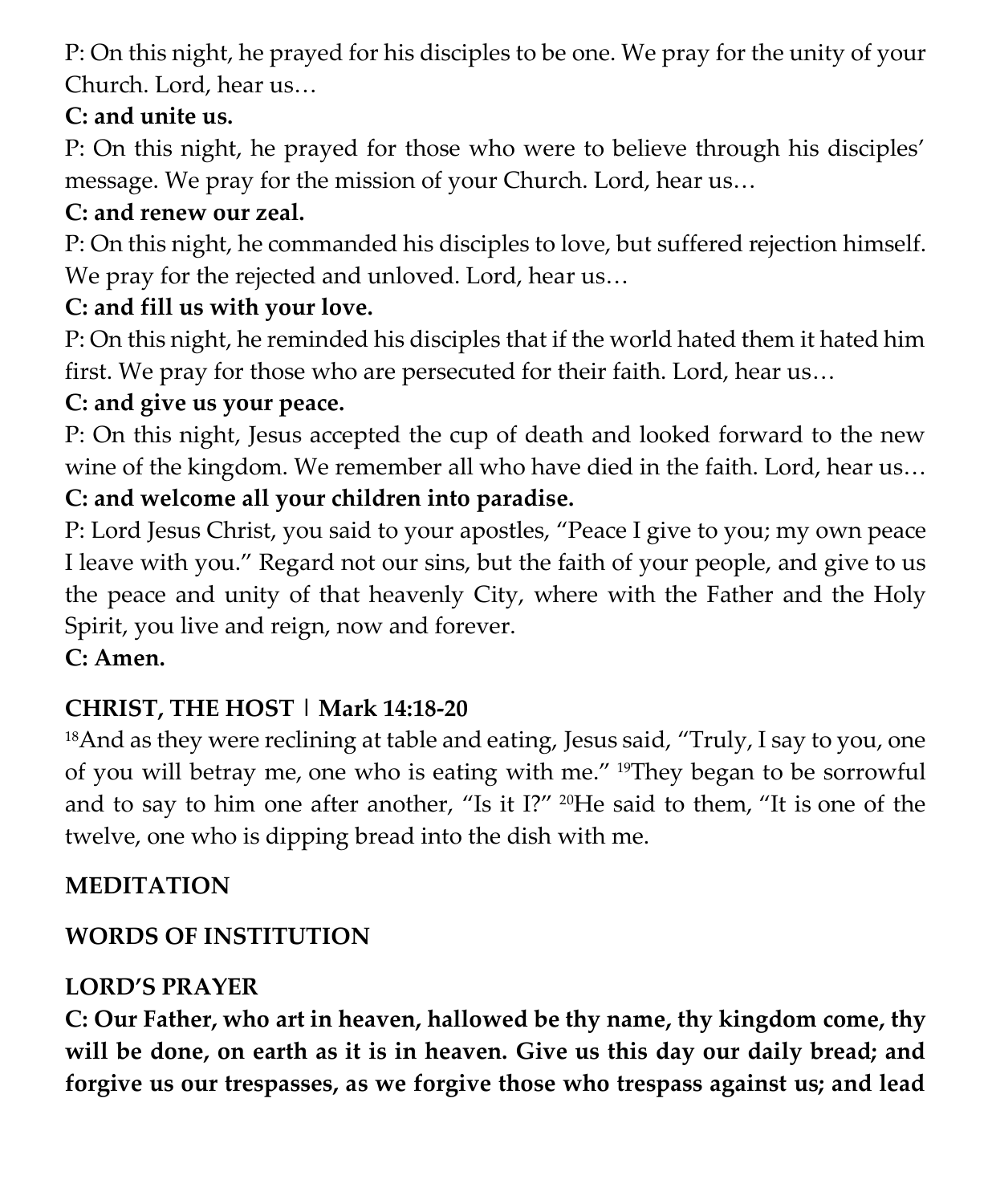# **us, not into temptation, but deliver us from evil. For thine is the kingdom, and the power, and the glory, forever and ever. Amen.**

#### **COMMUNION DISTRIBUTION**

*All who are baptized, have been instructed properly, and trust God's Word are welcome to communion, where our Lord is truly present, offering his gifts of forgiveness and eternal life.* 

# **CHRIST, THE WAY | John 13:36-14:6**

<sup>36</sup>Simon Peter said to him, "Lord, where are you going?" Jesus answered him, "Where I am going you cannot follow me now, but you will follow afterward." <sup>37</sup>Peter said to him, "Lord, why can I not follow you now? I will lay down my life for you." <sup>38</sup> Jesus answered, "Will you lay down your life for me? Truly, truly, I say to you, the rooster will not crow till you have denied me three times. <sup>1</sup>"Let not your hearts be troubled. Believe in God; believe also in me. <sup>2</sup> In my Father's house are many rooms. If it were not so, would I have told you that I go to prepare a place for you? <sup>3</sup>And if I go and prepare a place for you, I will come again and will take you to myself, that where I am you may be also. <sup>4</sup>And you know the way to where I am going." <sup>5</sup>Thomas said to him, "Lord, we do not know where you are going. How can we know the way?" Iesus said to him, "I am the way, and the truth, and the life. No one comes to the Father except through me.

#### **MEDITATION**

# **ALTAR STRIPPING**

*On this night the altar and worship furniture is stripped of all its beauty and splendor. This practice reminds us that Christ too was stripped to nothing and hung in humiliation at Golgotha: "And*  when they had crucified him, they divided his garments among them by casting lots. Then they sat *down and kept watch over him there." - Matthew 27:35-36.* 

# **You are welcome to remain for meditation or depart respectfully in silence.**

**\_\_\_\_\_\_\_\_\_\_\_\_\_\_\_\_\_\_\_\_\_\_\_\_\_\_\_\_\_\_\_\_\_\_\_\_\_\_\_\_\_\_\_\_\_\_\_\_\_\_\_\_\_\_\_\_\_\_\_\_\_\_\_\_\_\_\_\_\_\_\_\_\_\_\_\_\_\_\_**

*This night, we enter the Great Three Days, during which our Lord Jesus suffered betrayal, humiliation, and blameless death for the sake of the whole world. Our Maundy Thursday worship is void of a benediction or postlude as our service continues tomorrow evening at 7pm.*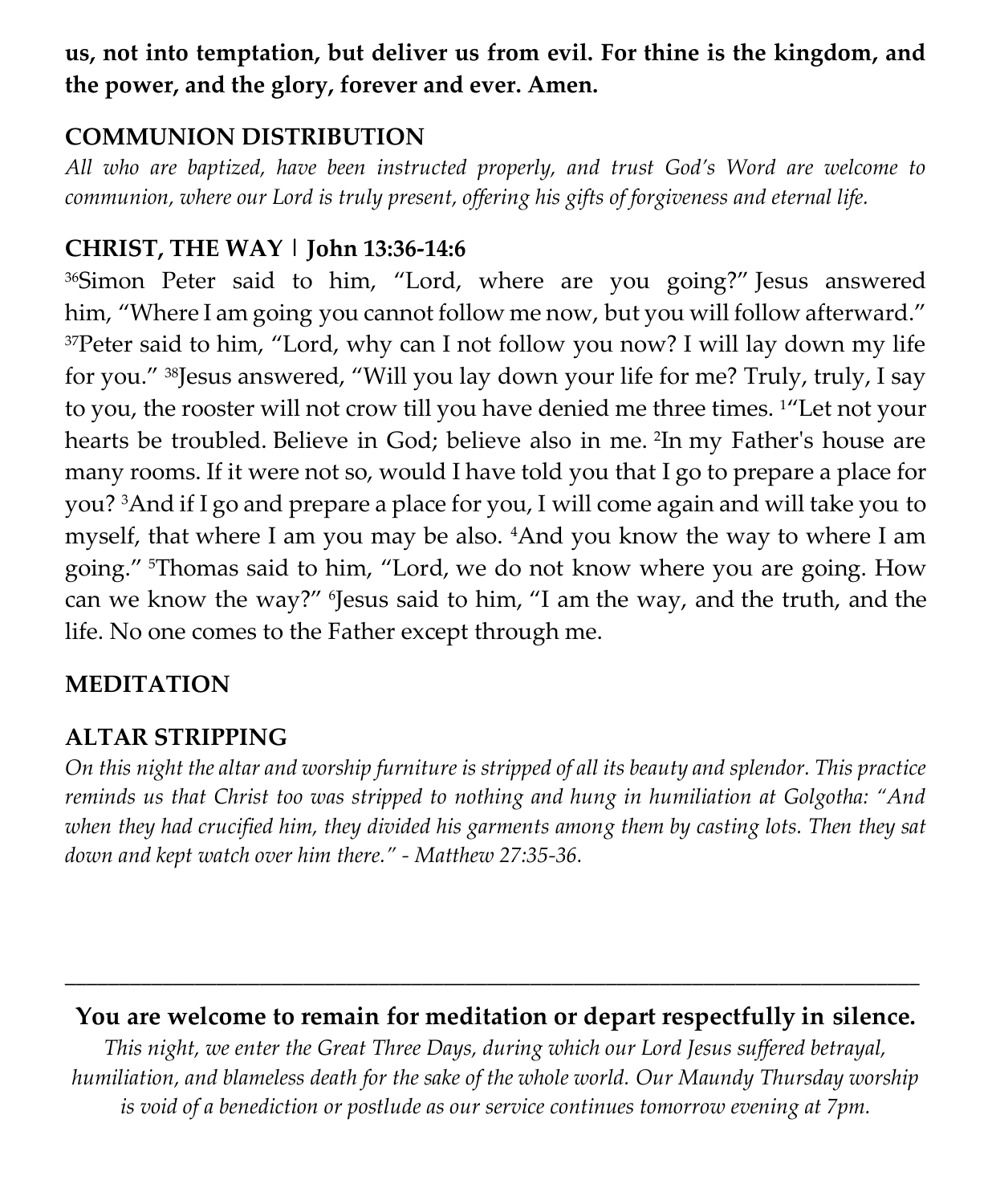# **Jesus Paid It All**